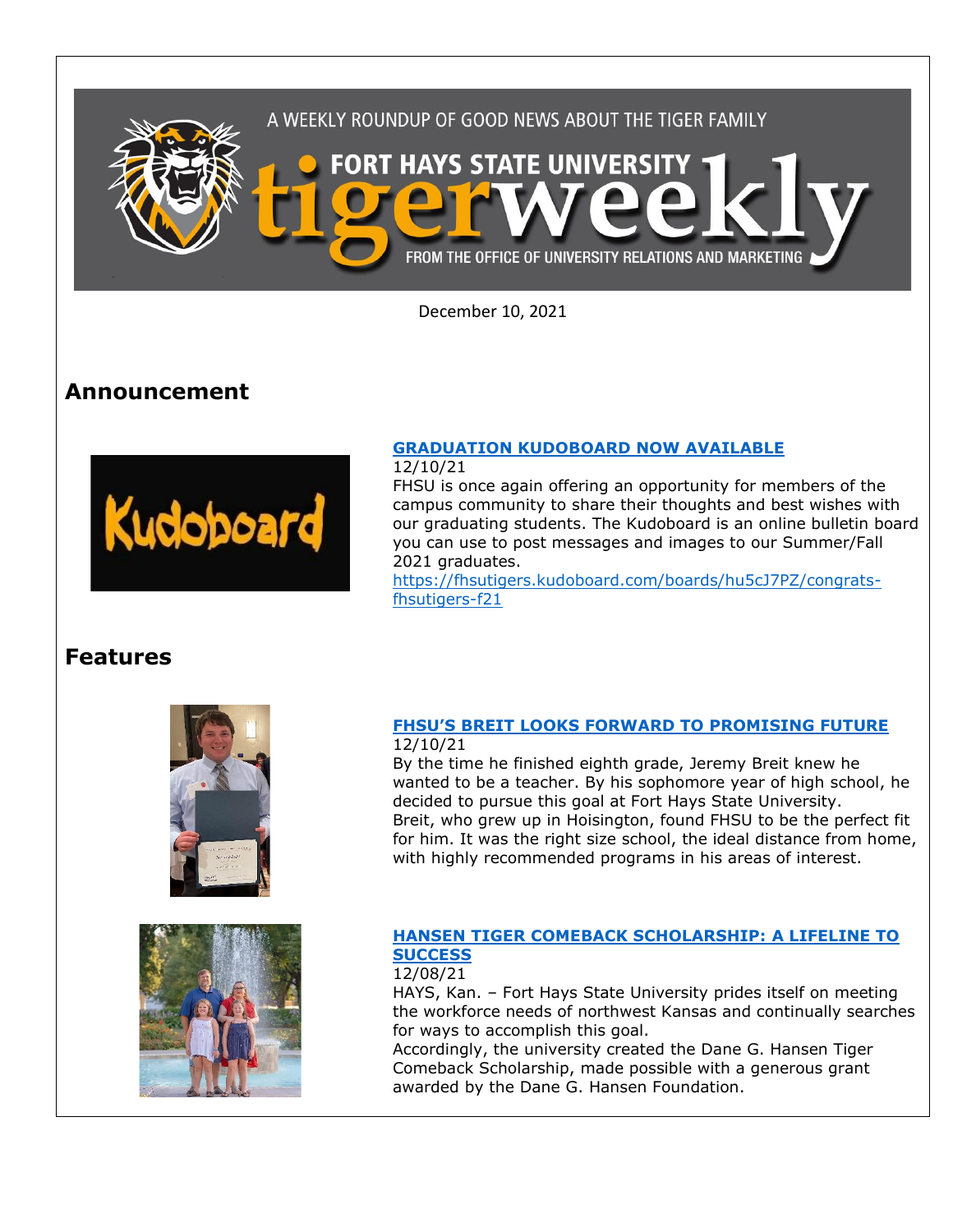# **News**







# **Accomplishments and Happenings**



#### **[FHSU FALL COMMENCEMENT SET FOR DEC. 17-18](https://www.fhsu.edu/news/2021/12/fhsu-fall-commencement-set-for-dec.-17-18)** 12/07/21

Fort Hays State University will recognize approximately 1,300 graduates during its third annual fall commencement Friday and Saturday, Dec. 17-18.

Graduates who have chosen to participate in person will be honored in two ceremonies on Friday at Gross Memorial Coliseum (GMC). All graduates will be recognized in two virtual ceremonies Saturday.

## **[FHSU CHORAL GROUP TO PERFORM AT PEARL HARBOR](https://www.fhsu.edu/news/2021/12/fhsu-choral-group-to-perform-at-pearl-harbor)** 12/06/21

In his 17 years of teaching at Fort Hays State University, Terry Crull has taken choral groups all around the country – and beyond – to perform.

Each one is special, but Crull, director of choral activities, admits the trip his students are taking to Hawaii this week is one for the ages.

# **[FHSU STUDENTS ENHANCE WETLANDS EDUCATION CENTER](https://www.fhsu.edu/news/2021/12/fhsu-students-enhance-wetlands-education-center-media-with-spanish-translations)  [MEDIA WITH SPANISH TRANSLATIONS](https://www.fhsu.edu/news/2021/12/fhsu-students-enhance-wetlands-education-center-media-with-spanish-translations)**

## 12/08/21

Spanish speakers comprise the second largest population of native speakers in the world. It is also the second most spoken language in the United States.

Under the direction of Dr. Giovani López, assistant professor of Modern Languages at Fort Hays State University, translation and interpretation students at FHSU translate various materials into Spanish.

#### **[INTERDISCIPLINARY APPROACH TO RESEARCH](https://www.pfw.edu/clio/)** 12/09/21

Dr. Kim Perez, Dr. Sammuel (Rob) Byer, Linda Smith, and Dr. Keith Bremer published an article in CLIO: A Journal of Literature, History, and the Philosophy of History. The work explores themes in English, history, cultural geography, and philosophy and is entitled *Identity, Place, and Memory: The Interdisciplinary Bonds of Discovery in Stephen Wolf's Central Park Love Song: Wandering Beneath the Heaventrees*.